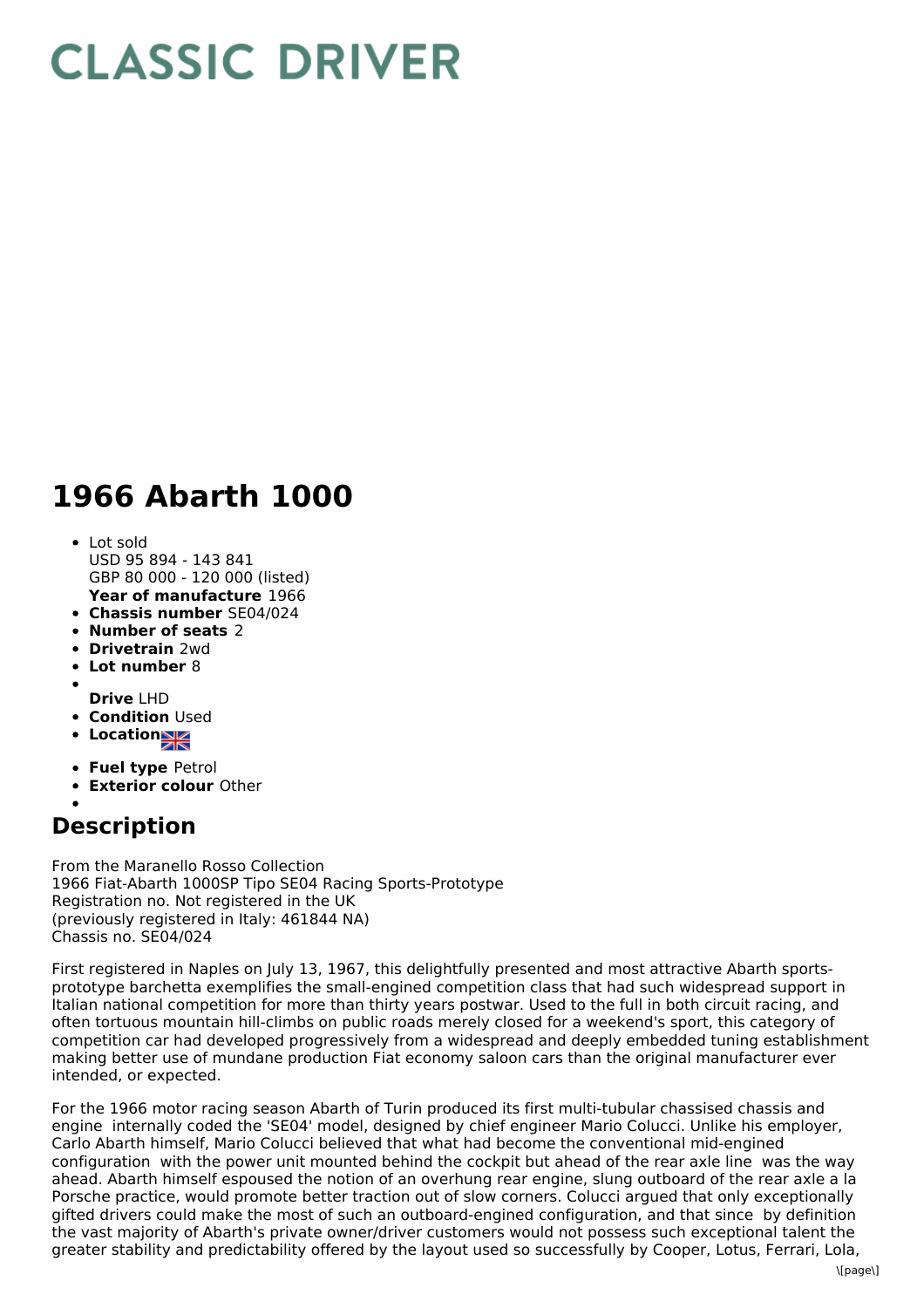Ford Advanced Vehicles and almost every other mainstream pureblood racing car manufacturer was worth exploiting.

This philosophical division between Carlo Abarth and Mario Colucci is one of the most compelling, perplexing and yet charming aspects of the entire Abarth story. Colucci's neat little SE04 became a very successful model, its lightweight multi-tubular chassis frame proving rigid and practical and its all-independent coilsprung suspension providing good and nimble handling. Notable design features included the nose-mounted oil cooler in its top-hatch mounting, while engine cooling was achieved by twin radiator cores in a hip mounting on each side just abaft the cockpit.

Power was provided by Abarth's familiar and very well-proven twin-overhead camshaft 4-cylinder power unit with three main bearings based upon the Fiat 600D cylinder block but with its capacity taken out to 982cc. With a compression ratio of 10.5:1 and breathing through two twin-choke Weber carburettors, this engine poffered some 105bhp at a lusty 8,000rpm. The large wrap-around windscreen conformed with contemporary FIA Group 6 sports-prototype regulations and the low-slung, elegant body paneling was in moulded glassfibre.

Around 105bhp in a sports-prototype weighing only some 480kg 1,058lbs gave a power-to-weight ratio of just on 10lbs per horsepower, and these sleekly-styled, well detailed and really very nicely built little sportsprototype cars were capable of some 220km/h 136mph dependent upon gearing.

The very talented English driver Jonathan Williams gave the new Abarth 1000SP its competition debut at the 14th Coppa della Collina event at Pistoia, but it was plagued by teething troubles and could place only fifth within the up-to-1,000cc prototipo class. However, on March 27,1966, a 1000SP driven by Giulio Tommasi won at the Roman Coppa Gallenga hill-climb to launch a successful season on the corsa in salita series, and Mauro Nesti won in a sister car at the legendary Parma-Poggio di Berceto 'climb. In circuit racing the cigarchomping little Swiss star Herbie Muller won the 1000cc sports-prototype class of the important Nurburgring 500Kms in another 1000SP.

In 1967 when chassis '024' offered here emerged new from Abarth's Corso Marchione factory the model won at Lorentzweiler in Luxembourg, with emerging Dutch star Toine Hezemans at the wheel at Stallavena-Boscochiesanuova, Pietro Lado at Volterra, 'Matich' at Cividale-Castelmonte, and future Ferrari European Champion and team manager Peter Schetty on the Passo della Raticosa, another great classic Italian mountain-climb course. Tommasi won repeatedly in his 1000SP, as at Sorrento-Sant'Agata, Rieti, Monopoli, Popoli and on the Colle San Marco. Schetty won another classic at Trieste-Opicina, while Sergio Calascibetta earned Abarth their Fiat success bonus at Monte Pellegrino in Sicily and in the Coppa Nissena. Enrico Buzzetti won on the mighty Trento-Bondone 'climb and then significantly on the rugged and grueling Mugello public-road circuit in July. Rene Stierli won the class at the Swiss Ollon-Villars event in August, and so these pretty little cars with their raucous 8,000rpm exhaust note and nimble, well-balanced and stable handling characteristics really shone.

Into 1969 'Pal Joe'/Botalla won the 1-litre sports-prototype class in the World Championship-qualifying Monza 1,000Kms in their Abarth 1000SP, while Lado/Dona won in their's at the Imola 500kms in September. The 1969 Monza 1,000kms also saw the 1-litre class fall to an Abarth 1000SP, that time shared by 'White'/Umberto Grano.

The documentation file accompanying chassis '024' offered here includes its original Italian Carta di Circolazione registration booklet, dated June 9, 1967, and recording the car's original owner as Giuseppe Barrella of Naples, and its engine as a model 229A 4-cylinder of 982cc rated (modestly) as 70bhp at 6,400rpm. A Foglio Complementare document appended within the documentation file confirms the original price of '024' as having been Lire 4,120,000 and further confirms a change of ownership in January 1980 to Fabrizio Violati's SpA Bellancauto company in the Via della Conciliazione, Rome.

Thereafter '024' offered here was preserved as part of Fabrizio Violati's personal and fast-growing collection of fine Abarth cars, creating the basis of the Maranello Rosso Museum he subsequently developed in San Marino. The car remained within the Collection until earlier this year. Now as offered here the engine's cylinder bores have been inspected and as is to be expected after so long unused on static display are reported as being lightly glazed with evidence of surface rust, but the unit turns freely by hand. It also holds coolant with no leaks evident. Various water, oil and fuel hoses appear perished and would require replacing before use. Some brass contamination was found in the gearbox oil, the clutch is inoperable and as with all such long-term Museum cars a detailed mechanical inspection and careful preparation will be necessary before the car can be run.

It is, however, an outstandingly attractive example of a most interesting and now rare Abarth sportsprototype model that played a major role in the early careers of several leading European racing drivers. As a passport to entry in not only the world's leading Historic sports car events, but also (with its undeniable good looks) in Concours competition, this highly original and well-preserved little Italian beauty deserves the closest consideration.

Please note this vehicle is subject to the reduced import tax of 5% should it remain in the EU.